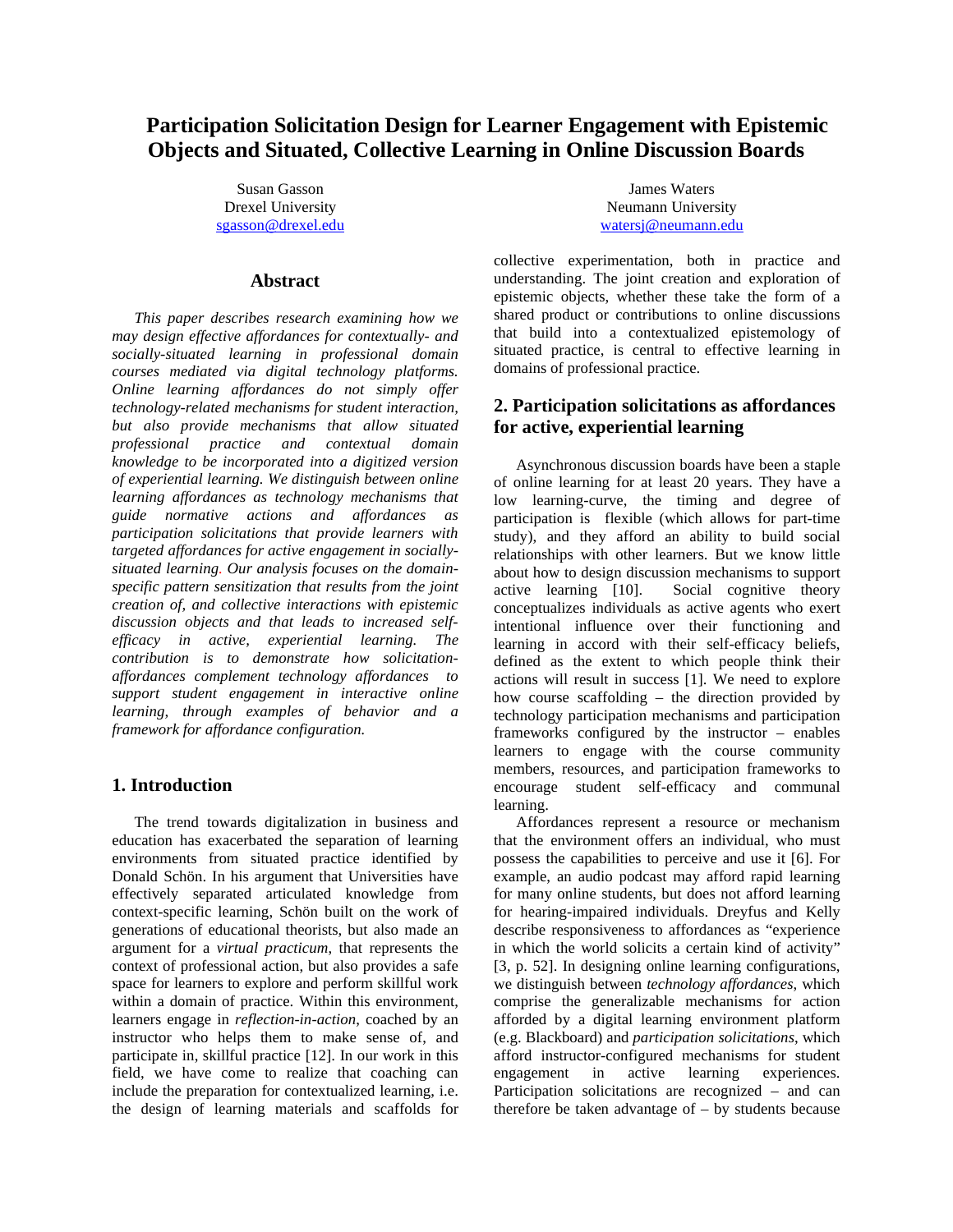of context-sensitive exposure to similar patterns of configuration or behavior in prior experience (a.k.a. pattern sensitization) [7]. New patterns of learning behavior can be reinforced via incentive systems (reward structures and grading rubrics), accompanied by rapid, formative feedback [5].

This is especially important for professional education. Schön argues that instructors should situate experiential learning within a "virtual practicum" that represents the world of practice, but provides a safe space in which students can practice skills and explore domain knowledge under the guidance of an instructor in the role of a coach or learning facilitator [12]. Experiential learning is central to the adaptive problem-solving and sensemaking that a virtual practicum involves [9]. Learners in courses involving traditional, instructor-led pedagogy treat the subject matter as disconnected pieces of information, whereas those who engage with constructivist, experiential, and collective learning view the subject matter as possessing a deep structure that emerges over time [11, 12]. New ideas and concepts are related to previous knowledge/experience - and therefore retained [9, 11].

Abstractions of this deep structure are treated as epistemic objects, which provide an organizing framework for ideas but "lack … completeness of being" and possess "the capacity to unfold indefinitely" [8, p. 181]. This allows them to adapt, as learners gain understanding of a problem-situation. By providing an initial "straw man" framework for discussion and affording access to opportunities for learners to explore ideas with peers and tutors who can lead them through the zone of proximal development [13], instructors bridge the gap between what the learner can do without help and what he or she can achieve with guidance from a knowledgeable, skilled coach – who may be a peer learner [14]. Within the virtual practicum, students may direct their own learning and that of their peers by exploiting opportunities for individual experiential learning, peerlearning through interactive discourse, and joint learning through shared explorations of practice [12].

In the study that follows, we pursue the concept of designing relevant participation solicitations (targeted affordances for active engagement in social learning), that result in domain- or context-specific pattern sensitization to what constitutes skillful practice in such situations, and that enables students to engage with discussions as epistemic objects that produce situated, community learning.

## **3. Research method**

This study analyzes student engagement with learning as part of twelve, ten-week, professional graduate (MS) courses in Library and Information Science and Information Systems. Our sample courses, listed in Table 1, were selected to keep student capabilities comparable across courses. Our initial analysis focused on six Information Systems graduate courses, covering sections of Systems Analysis & Design, IS Requirements Analysis, and Project Management courses across instructors and sections. We expanded our sample to include Library and Information Science courses to compare instructor and student approaches to peer learning across professional domains. This sample allowed us to explore a wide range of strategies in scaffolding practicum design across instructor- and domain-driven variations: organizing contextual knowledge sharing, affordances for peer and experiential learning, mechanisms for asynchronous student interaction, and support for metacognitive processes and self-efficacy in learning.

#### **Table 1. Course Sample and Domains**

|  |  | Course Section-size (ID) Professional Domain |
|--|--|----------------------------------------------|
|--|--|----------------------------------------------|

| $IS-1$  | 23 (1a), 24 (1b) | Intro Info System Analysis          |
|---------|------------------|-------------------------------------|
| $IS-2$  | 22               | <b>Requirements Analysis</b>        |
| $IS-3$  | 22 (3a), 22 (3b) | <b>Project Management</b>           |
| $LIS-1$ | 25 (1a), 19 (1b) | Intro to Bibliography               |
| $LIS-2$ | 25 (2a), 24(2b), |                                     |
|         | 25(2c)           | Info Resources & Services           |
| $LIS-3$ | 23 (3a), 25 (3b) | Social Context of Info. Professions |

This paper combines findings from a number of short studies, using a mixed methods approach to data collection and analysis, combining qualitative content analysis with a quantitative analysis of online trace data from the Blackboard activity logs, to explore various indicators of successful learner engagement and to understand how students valued relevance. A major problem faced by online course designers is the question of determining what success looks like, for an online discussion. For each research question below, we combined attributes of observed behaviors or discussion content to develop a set of codes that were relevant to the research question at hand, rather than using simplistic measures such as number of posts (which do not reflect post quality or contribution).

The two coders analyzed sections of the data separately, then compared notes to arrive at a set of shared categories for each research question that captured the complexity of learner engagement, were of relevance to experiential learning, and explored how contextual knowledge for professional practice was acquired and shared between peer-learners. As we worked, we kept memos relating to how we conceptualized complex constructs, gray areas, and new ideas, as well as process issues such as "how do I code this?". We constantly discussed these memos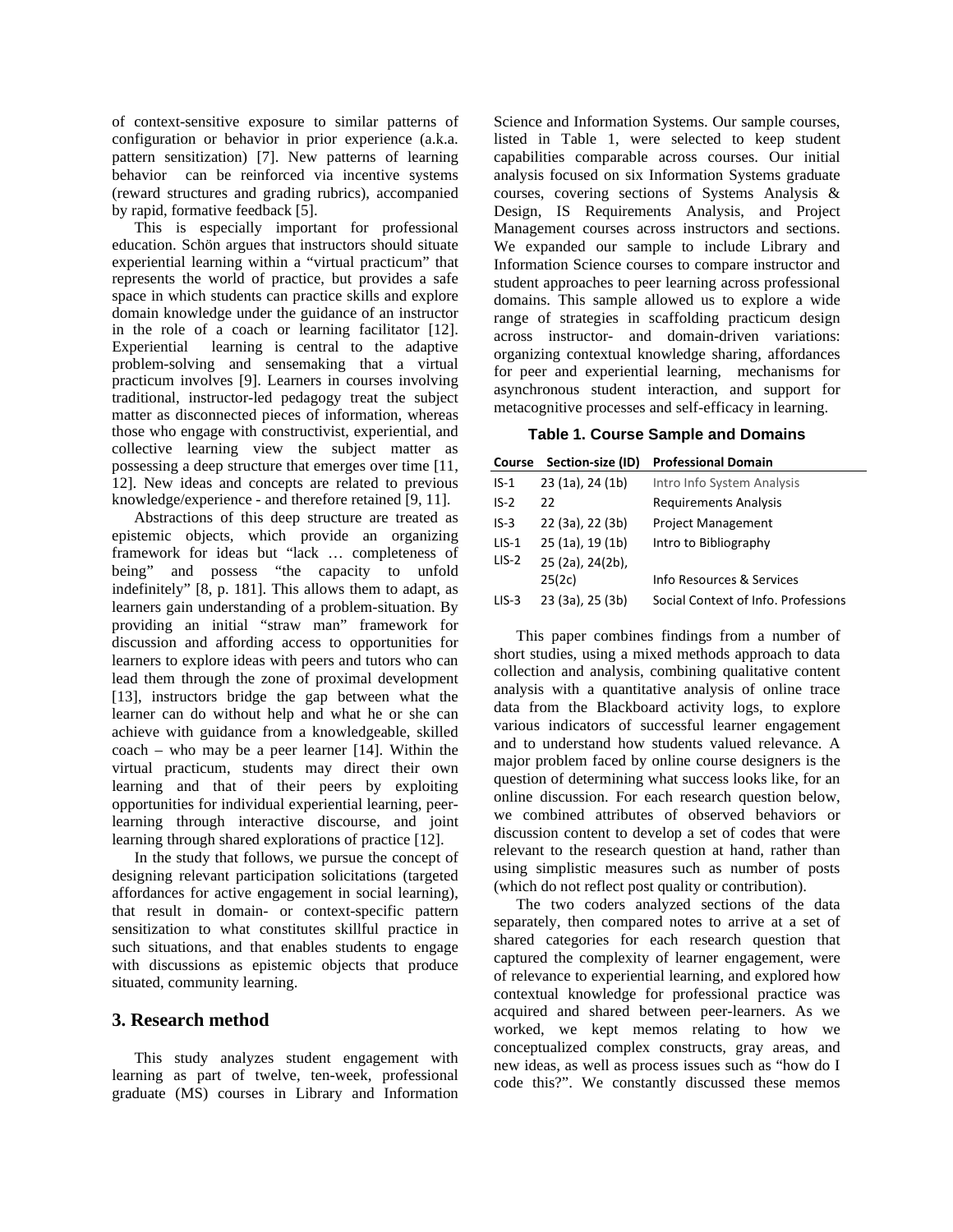throughout our analysis, developing more sophisticated concepts as we worked on successive samples and often returning to recode prior data sets.

#### *Our overriding research question was to explore what elements affected the perceived relevance of affordances, so that these were seen as solicitations for engagement in situated learning.*

This led to a number of detailed research questions, each of which is explored in a separate section of the findings, below. We suggest ways of scaffolding professional courses to incentivize peer knowledge exchange that situates community learning in the context of practice. We present examples and findings from our analysis to indicate how a professional course instructor might design a virtual practicum for situated learning that addresses both the knowledge and the transferable skills required for practice in Information Science and Systems professional domains.

## **4. Designing discussion affordances for student engagement**

#### **4.1 Maximizing intrinsic motivation**

*Our first detailed research question was what is the role of intrinsic motivation in student engagement with learning?* 

While there is no agreed-upon definition of learner engagement in the psychology or education literatures, we initially adopted the concept of intrinsic motivation to indicate engagement with a task and its outcomes, so that engagement is defined as psychological commitment to the process, compared to (often token) participation. While there are several instruments to evaluate the degree of intrinsic motivation, it is difficult to administer such surveys in an online learning environment, as the survey naturally disrupts student engagement, or fails to capture real-life motivators when administered post hoc. We therefore decided to evaluate student engagement through trace data signs: employing a combination of message length, thread-depth and thread diversity in peerknowledge-construction discussions. We analyzed a range of courses and discovered that specific indicators allowed us to visualize how engaged students were by understanding what was normal for a course where students were relatively disengaged from the domain of practice, to one where they were highly engaged with the proxy form of experiential learning represented by debate between practitioners with at least some relevant context-specific expertise.

Table 2 compares two sections of the same course, one with a heavily moderated discussion and one with a relatively unmoderated discussion (the instructor only participated when student discussions were

factually incorrect or when students were patently not engaging with the discussion). Our content analysis categorized posts by their use of vocabulary that indicated strong or weak engagement with other students, interest and enthusiasm for the topic.

**Table 2. Indicators of student engagement** 

|                          | $IS-1$ (a - Low IS-1 (b – High |             |
|--------------------------|--------------------------------|-------------|
|                          | engagement)                    | engagement) |
| length<br>Message        | 110.29                         | 218.59      |
| (Agile Question)         |                                |             |
| Msg. length (Goals)      | 115.35                         | 208.36      |
| Msg. length (Analyst as  | 100.38                         | 212.35      |
| problem solver)          |                                |             |
| Thread<br>length         |                                |             |
| (Agile Question)         | 80                             | 97          |
| Thread length (Goals)    | 106                            | 97          |
| Thread length (Analyst)  | 52                             | 74          |
| as problem solver)       |                                |             |
| Subthreads (Agile)       | 12                             | 21          |
| Subthreads (Goals        | 19                             | 22          |
| Subthreads (Analyst as   | 25                             | 15          |
| problem Solver)          |                                |             |
| Participants(Agile)      | 20                             | 25          |
| Participants (Goals      | 21                             | 25          |
| Participants (Analyst as | 19                             | 25          |
| problem solver)          |                                |             |

Students who were more engaged with the topic posted longer responses to the initial question, that contained stories and analogies to relate their response to the structure of the question. They returned frequently, many of them participating daily – a really unusual phenomenon with this type of asynchronous learning course. Rather than the rather pedantic and poorly-informed perspectives that students in an introductory course tend to post – and that were typical of section IS-1(a), students in the IS-1(b) section did not appear to view this as an individual posting assignment, but debated ideas with other students, often reaching agreement among a subgroup (in a subthread), then presenting this for others to consider, The debate spilled over into the following week.

So what was the difference? The instructor for section IS-1(a) was someone who we will call "Professor Entertaining." He always received very high student evaluations and was considered a skillful instructor by the students, as he related anecdotes and funny stories, discussed the latest sports results, and generally took an interest in his students' lives. The instructor for section IS-1(b) was someone who we will call "Professor Serious." He was also an experienced IS Professional, but preferred to recount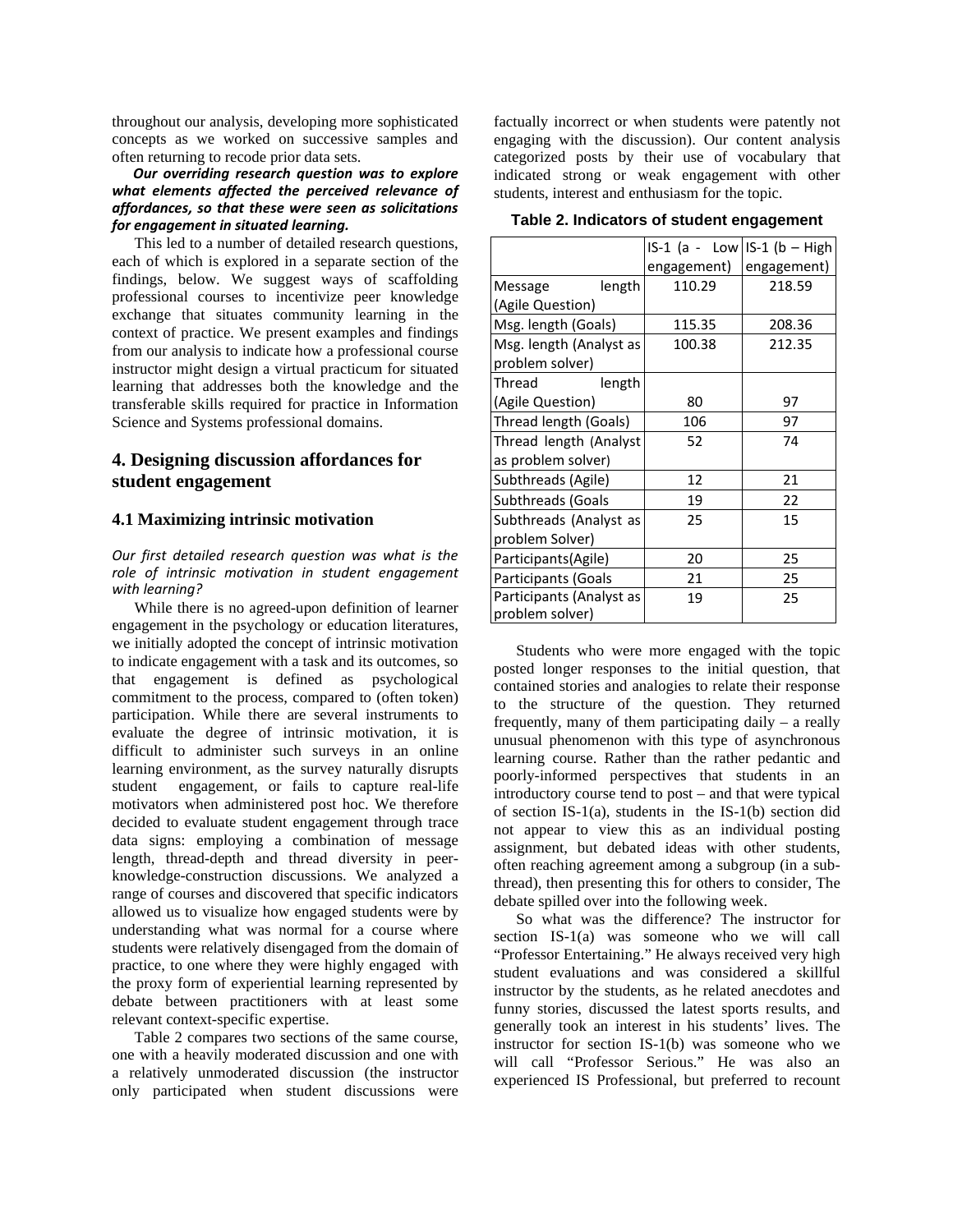anecdotes in the audio lectures that he prepared to accompany course materials online. His moderation style was relatively hands-off: he intervened only when students had posted misleading or off-topic analyses of a situation – and then only gently, to nudge students into a second round of debate. This left students with the impression that they were learning less from his courses, than they did with Professor Entertaining.

#### **4.2 Instructor moderation of discussions**

#### *Our second detailed research question was what role does instructor participation play in student engagement with peer-learning?*

We found that instructors varied widely when it came to how much they moderated discussions. Some were practically invisible while others could best be considered intrusive. We were able to compare multiple different sections of the same courses, but taught by different instructors.

The graph in Figure 1, taken together with Table 3, summarizes our analysis of the impact of instructor moderation on student engagement. This seems to indicate an inverse relationship between discussion board moderation and student engagement with the

topic. Between sections of the same course the more that instructors posted, the less students responded. The most startling example being the difference between IS-1a and IS-1b, the instructor for IS-1b was almost invisible yet each post generated double the amount of student activity as the same topic generated in section IS-1a. Although this finding appears on face value to be counter-intuitive, a content analysis revealed the reasons for this impact. This was due to student expectations – when an instructor interacted frequently and often sociably in discussions, the focus of the discussion was less domain oriented and more sociable. Students enjoyed these discussions and their perception was that they had learned a lot on these courses. But a comparative content analysis of the domain knowledge explored showed a much more superficial understanding across the course. A social network analysis confirmed our suspicion – most posts in section IS-1a were directed at the Instructor, whereas most posts were directed to other students in section IS-1b. Interactive posts generated responses and follow-up debate, that led to deeper and more diverse constructs being generated across the community of learners.



#### **What happened in course LIS-2c?**

*It can be seen from Table 3 that course LIS-2c was an outlier, with relatively low levels of instructor moderation, but also low levels of student engagement. (Although the Student-Instructor post ratio was similar to that on other courses, instructor participation was much lower than those with a similar ratio).* 

When interviewed, the Instructor noted that there were very few highly active students. They stated that much of the communication with students took place outside the discussion board via personal emails. Students in fact were allowed to opt out of discussions altogether, signalling that discussions were considered to play a small part in student learning. Several students did opt out.

The Instructor also noted that several of the students either failed due to non-participation or had very low levels of participation. Several questions did not appear designed to generate discussion, for example there were three separate questions that just asked students to describe their experience of a site visit or their experience with an online reference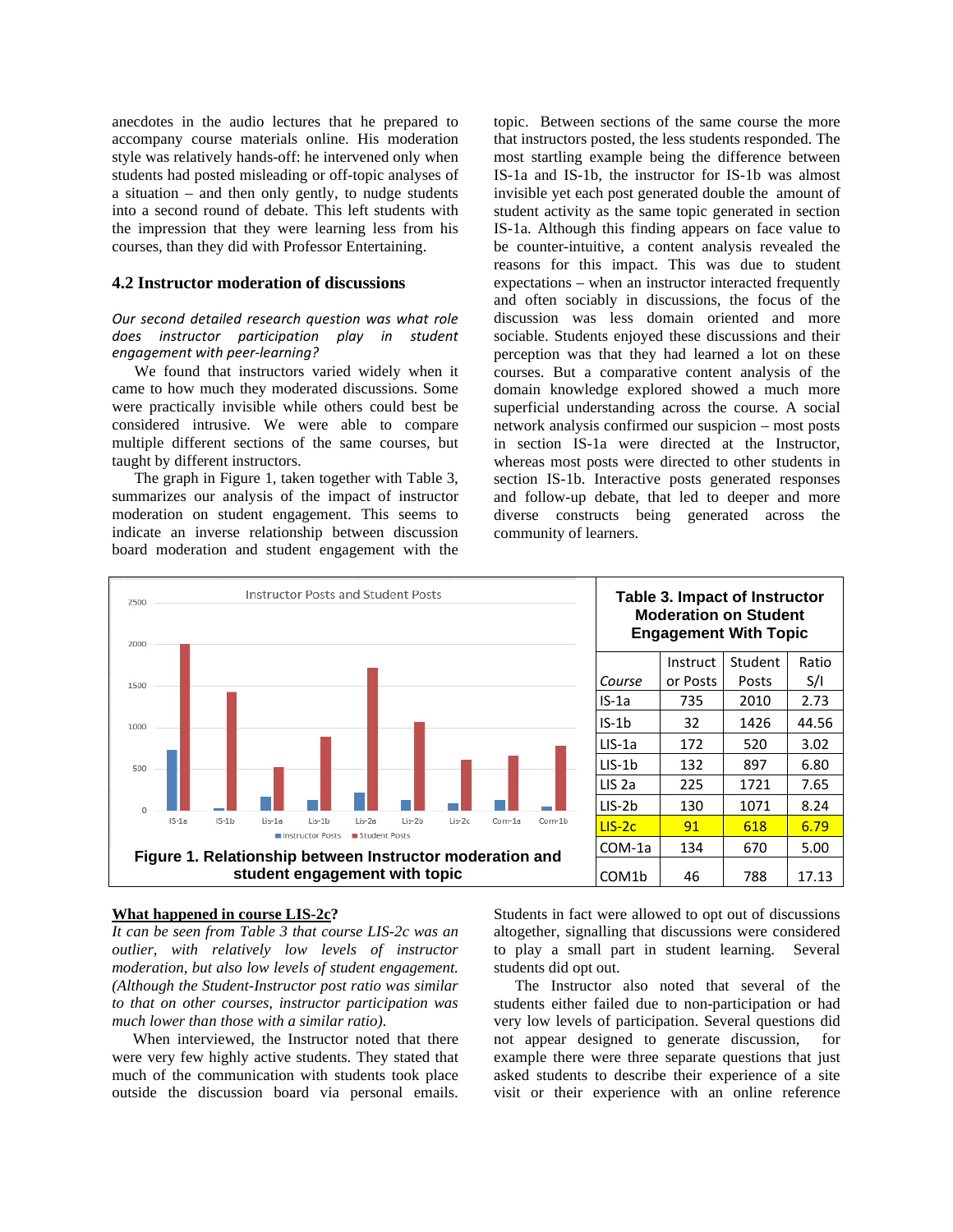source, rather than producing an analysis of their findings:

- *Describe your experience visiting the reference desk of your local library*
- *Describe your experience using the IPL system or another virtual library*

• *Create 4 questions for practice with the IPL system* One question required students to critique the course text, an almost impossible task for those with no domain knowledge.

## **4.3 What makes a question relevant?**

*Our third research question was what makes a question sufficiently relevant to learners that they engage with the discussion?*

To support the sensitization to patterns of behavior and collective co-construction of knowledge that underpin socially-situated experiential learning, we need to provide students with the intellectual tools to engage in effective peer debate. Our own learning framework was developed over a series of iterative studies [5]. It provides instructions for participation and a rubric for evaluation that emphasizes a form of participation where the learner:

- Consistently participates, debates points, and provides unique insights which significantly advance the understanding of others.
- Provides resources and interpretations of topic from research and reading.
- Frequently interacts with other students in debate, adding to, complicating, and extending their insights multiple times [5].

Rapid, formative feedback in the first week emphasizes the use of stories, analogies, and examples to illustrate the reasoning behind points that the student makes in their posts. Contextualization is actively rewarded, as is the use of "war stories" from the front line of application domain practice. The consequent debate reflects a situated, polycontextual view of professional practice.

#### **Question design**

Some general findings emerged from our analysis of question design and the contingencies that led to student engagement with a question or topic. Timing was important. The most engaged-with questions tended to be those which were posted first. Questions posted later tended to have less student uptake. After highly engaging initial questions, with frequent deep threads, later questions tended to show student fatigue. Other findings related to question design – these are illustrated with three examples from a Systems Analysis course.

**Question 1. Cooking Up a new project.** *I want you to cook up a systems development project (real or imagined). Describe the goal(s), the objective(s) of the project and the scope of the work the systems analyst for the project. Post your goals, objectives and scope by around Thursday of this week. I'd then like each of you to comment a bit on each other's work.*

This question was particularly effective in generating engagement, with 150 posts in total (the second longest thread). There were several sub-threads that were extremely deep (7 or 8 levels) and most messages were posted student to student. This question encouraged collaboration and allowed students to negotiate the meaning of the question. An international student misunderstood the meaning of goals and objectives, but other students tactfully corrected his misapprehensions, so the misunderstanding was constructive for learning.

**Question 2. Fact finding***. I would like each of you to initially focus on one fact finding technique, your contribution should be a critical (but brief) examination of that technique within the domain of systems analysis.*

This post was regarded as moderate quality with fair thread depth and length. It was a reasonably openended problem but inspired less cooperative interstudent activity; students mostly discussed different techniques.

**Question 3. Fast or Slow?** *Critically evaluate the author's FAST approach. Is it useful? Practical? What are some alternatives? Is this a "real" model that could be used on "real" projects?*

This question elicited very little student interaction with a total of 46 posts and a limited sub-thread depth: mostly a question then a single response. Most responses appeared targeted directly at the course Instructor. This may be due to the fact that the question incorporated five questions in one: one open-ended question, and four bounded questions that covered different ground. Resolving these conflicts in scope was not pitched a*s* a cooperative activity. So students did not attempt to cooperate, but gave up on the discussion.

**Dimensions of topic relevance.** As we explored the relevance issues, we identified three dimensions that appeared to determine whether students would become engaged in exploration of a topic or question.

Students became highly engaged when:

- The question topic related explicitly to the course learning objectives ("at the end of this course you will be able to ...");
- The question domain related to their professional interests (i.e. answering it would help in job advancement or recruitment activities);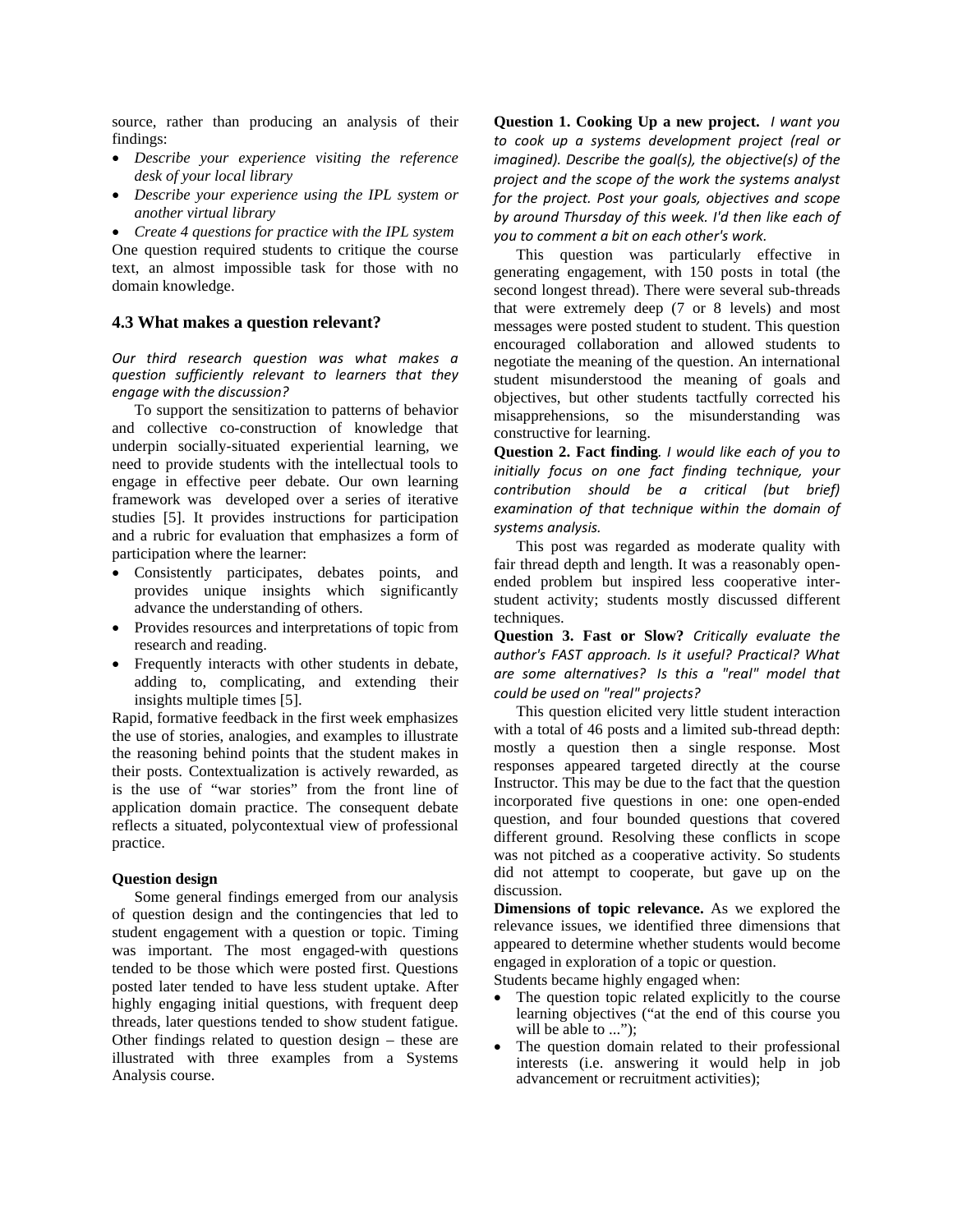• The question identified clear experiential learning outcomes that allowed students to practice professional skills, to develop contextually-situated<br>expertise, or to acquire domain-relevant expertise, or to knowledge.

A good example is provided by the thread extract from the *Requirements Engineering* course, shown in Table 4. It explores a key requirements engineering domainrelated issue, about the value and problems of prototyping. Prototyping is a valuable requirements gathering tool, but its value is constrained by the emotional attachment that software engineers develop

for code that they have spent time creating and refining.

Because developers create prototypes before they appreciate the system requirements as a whole, prototypes introduce unintended design constraints. "Letting go" was a term suggested by a student in an earlier week's discussion. It requires that they abandon or replace the prototype design once it has served its purpose for exploring requirements. This is difficult, as designers become emotionally attached to their prototype design as they construct and explore epistemic representations of alternative designs [8].

#### **Table 4 Exploratory discussion of the value of 'letting go' in prototyping**

*Topic: Let's have a discussion of letting go and of the use of prototypes in defining the system specification.* 

| $\rm S1$       | Letting go of a project you've worked on is difficult. Everyone has some attachment to what they've already done and it is<br>difficult to just discard it. However, there is a learning curve, where you learn by doing. If you were to do it over, you<br>might do it differently but does that necessarily mean starting over? Sometimes yes, but more often it will wait until the<br>next time the system needs to be upgraded In terms of prototyping, I think it is still difficult to completely start over. Both<br>the developer and the customer will be used to seeing one interface and this will tend to be used for future iterations. Once<br>the customer sees one product, unless it is unsatisfactory, that becomes the standard for comparison. To avoid this, maybe<br>it's best to start with a few different prototypes to see which ones work better. There may be a consensus favorite, but the<br>final product would most likely incorporate something from the existing alternatives to meet all requirements. |
|----------------|--------------------------------------------------------------------------------------------------------------------------------------------------------------------------------------------------------------------------------------------------------------------------------------------------------------------------------------------------------------------------------------------------------------------------------------------------------------------------------------------------------------------------------------------------------------------------------------------------------------------------------------------------------------------------------------------------------------------------------------------------------------------------------------------------------------------------------------------------------------------------------------------------------------------------------------------------------------------------------------------------------------------------------------------|
| S <sub>2</sub> | A situation like this I would say "YES, definitely I would like to get my hands into it and redesign everything from<br>scratch!" But there's the whole timing thing. There's never enough time to just concentrate on something that already<br>works because there's always something broken. The only thing I ever have time for is retouching or tweaking what's<br>already there                                                                                                                                                                                                                                                                                                                                                                                                                                                                                                                                                                                                                                                      |
| S <sub>3</sub> | I am sure switching to something you had put a great deal of time and effort into would become difficult to let go. Though<br>in the article, Eric Raymond found two variations of code that both worked well for him but one had more features and<br>functionality. Eric then chooses the popclient code by Carl Harris making the switch. While I do not think Eric actually<br>threw away his code within fetchpop, he added to the fetchpop code making it better in a later release. In fact, I do not see<br>that as a waste of time. Eric learned from the mistakes of the popclient author and might have implemented the knowledge<br>gained into the new fetchpop program                                                                                                                                                                                                                                                                                                                                                       |
| S <sub>4</sub> | I don't think that "Starting over" is a problem though with most groups. I disagree with the terminology, though so maybe<br>my concept of "starting over" is different than what is implied. When I think starting over, I think we're scrapping<br>everything an back to the drawing board, square 1, etc But I don't think that adjustments made during development<br>phases are starting over: the problem is still the same, the requirements are still the same, the personnel will (more than<br>likely) not change, and all the work done in the assessment phases is still there (albeit with maybe a few changes, but not<br>high priority requirements).                                                                                                                                                                                                                                                                                                                                                                       |
| S <sub>5</sub> | There are several different kinds of prototypes with different usages and therefore impact the definition of the system<br>specification in different ways. There are low fidelity prototypes (abstract and concrete), high fidelity prototypes and<br>mock-ups. The danger in prototyping is that the design will become final before it has been approved and before the<br>problem/opportunity has been completely understood (premature concretization). I think the level of difficulty in "letting<br>go" varies based on what kind of prototype we are talking about.                                                                                                                                                                                                                                                                                                                                                                                                                                                               |

Most students recognized the dilemma. They presented examples from their personal experience and then engaged at a deep level in discussing the meaning of other students' experiences.

The question format drew students into a deep discussion of exactly what is meant by "letting go" and a deeper examination of the nature of prototypes. This discussion contained the single most engaging thread of the entire course – students were still discussing it in the following week. It was related to course material, students' first-hand professional experience, and

presented experiential knowledge that would allow students to advance their careers or impress recruiters.

## **4.4 Role of student topic reframing as participation solicitations in peer learning**

*Our fourth research question was What role does student reframing of the discussion topic play in peerlearning? What form of solicitation affordance can encourage this reframing behavior?* A phenomenon that was widespread, in courses where instructor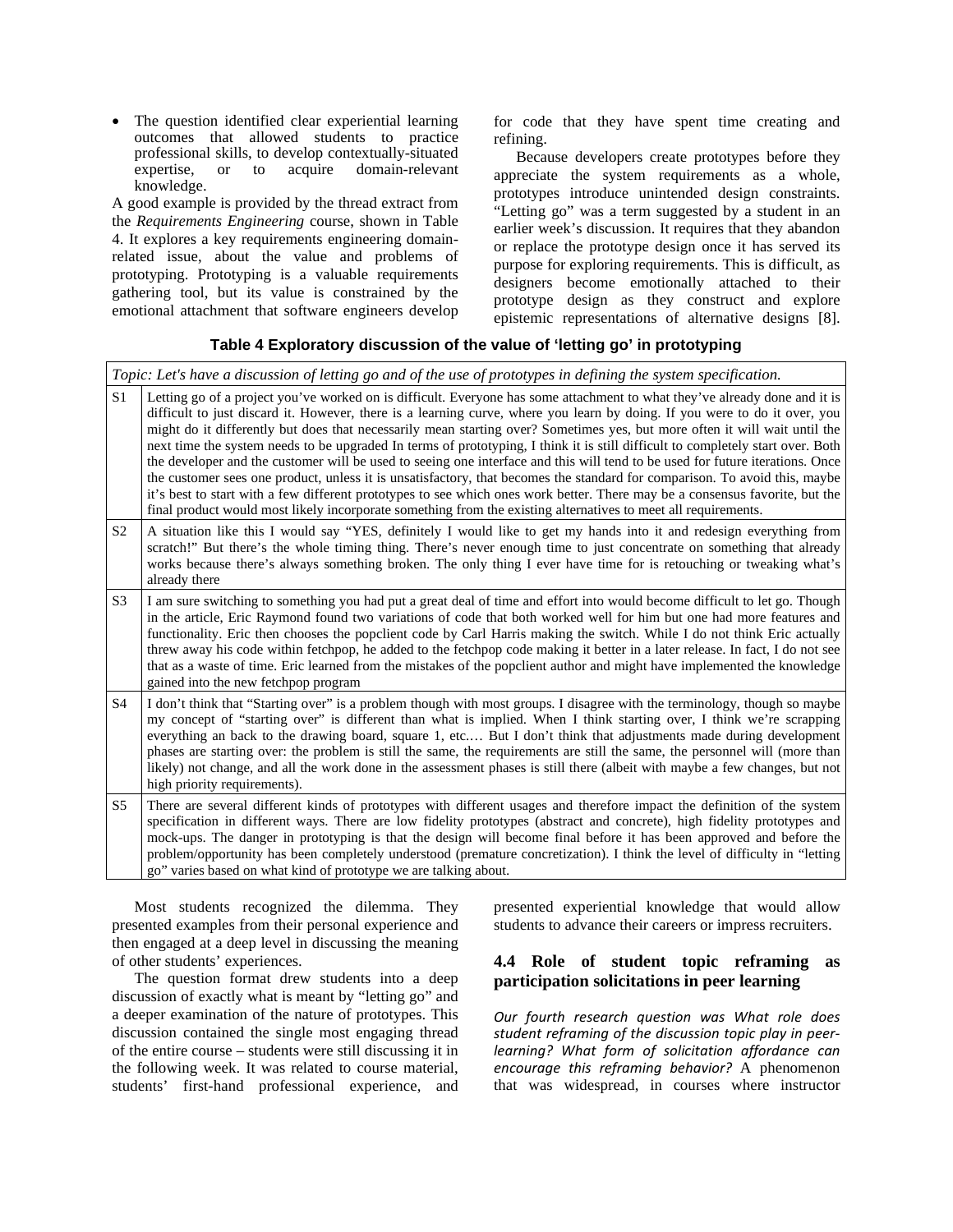moderation of peer knowledge construction was minimalist, was the tendency for students to reframe questions that they viewed as less relevant, so that they presented opportunities for experiential knowledge acquisition.

The opportunistic hijacking of the discussion topic shown in Table 5 demonstrates how an early student response provides a new dimension that is tangential to the problem-structure intended by the instructor's question formulation, focusing the debate on the value of multi-domain experiential knowledge rather than key project management skills.

This provided a critical reflection-in-action moment, as students keyed into this reframing, to explore the value of multi-domain experience vs. abstract transferrable skills. It provided the longest thread in the whole course discussion (64 posts, with 18 participants), with an average message length of 630 words (twice the course average). The instructor commented that they were planning to incorporate this element into future discussions of the most valuable Project Manager experiential knowledge, as students were so engaged with it.

#### **Table 5. A student reframes the problem-structure for others in in peer debate**

|                 | Question: What do you see as the key project management skills? (Extract from start of thread)                                                                                                                                                                                                                                                                                                                                                                                                                                                                                                                                                                                                                           |  |  |
|-----------------|--------------------------------------------------------------------------------------------------------------------------------------------------------------------------------------------------------------------------------------------------------------------------------------------------------------------------------------------------------------------------------------------------------------------------------------------------------------------------------------------------------------------------------------------------------------------------------------------------------------------------------------------------------------------------------------------------------------------------|--|--|
| S <sub>3</sub>  | Key project manager skills: Experience in domain affected by the project. Example, if a certain application needs to be<br>changed, a project manager who has completed multiple integrations in this domain is extremely valuable                                                                                                                                                                                                                                                                                                                                                                                                                                                                                       |  |  |
| S <sub>11</sub> | I really liked one of the key bullet points you made about project manager skills around "shared engineering experience".<br>Everyone will understand this too to some degree if they have worked in a PM role or a role where you work with<br>developers closely. One of the underlying themes is really more of a psychological and human emotion that we all have.<br>People naturally don't like to be told what to do by others. However, this animosity is usually gone when the person given<br>the orders is respected. Respected for either their technical background or their ability to logically explain why something<br>needs to be done goes a long way                                                 |  |  |
| S <sub>10</sub> | S11, Five years ago I would have wholeheartedly agreed with you that "experience in domain affected by the project" and<br>"shared engineering experience" would be key experiences for a project manager and I still do think they are highly<br>valuable for software/engineering project managers. However, in the past five years I have had multiple experiences with<br>project managers that do not have specific domain knowledge in my industry but have experience in software<br>development or software project management. They have been highly successful as project managers and delivered<br>projects on time and on budget. I wonder if project management skills are transferrable across industries. |  |  |
| S <sub>3</sub>  | Thanks s10. I think one of the biggest issues I've seen in my projects is that someone has unrealistic expectations of a<br>project based off of their past experience. Knowledge transfer of the team or leadership to properly identify risk and<br>historically challenges that may be less obvious, such as the political climate of a project. I know if I went to attempt to<br>run a spaceship project I'd have a huge ramp up to appreciate the intimacies of past failures!                                                                                                                                                                                                                                     |  |  |
| S8              | We often had problems with managers that knew nothing about what we did. Often they would promise customers things<br>we just didn't have the ability to do. (Quite often, when I had to escalate to a manager, I would get direct messages from<br>the manager asking, "can we do that?") We had some managers that would just tell customers we could do things that<br>were impossible. But we also had managers that would ask us what we could do. I think the fundamental point I have here<br>is that a good project manager may not have directly applicable knowledge of the subject domain but knows enough to ask<br>for expertise when it is required.                                                       |  |  |

#### **4.5 Mechanisms for contextual scaffolding**

#### *Our fifth research question was how can we scaffold contextual knowledge, to allow students to understand new application domains?*

Online discussion necessarily introduces students to new and advanced concepts. Students typically start with limited capabilities in new domains [13] and need support [2]. Careful use of scaffolding can extend student capability. Such scaffolding can include exemplars, task structuring, supporting material, refection and the support of more knowledgeable peers [2]. We discovered that the supporting materials could influence discussion quality – a selection of examples is given below.

#### **Example 1. Info. Services course ethics question**

*You've been asked to read the ALA Code of Ethics plus two other codes of ethics of your choice.What did you learn from this process?Did any common themes or concerns tend to emerge?What did you relate to in the ALA Code of Ethics?Were there things that seemed problematic, or that you disagreed with?* Students were provided with:

- A long list of codes of ethics URLs
- Three abstract ethics articles
- A body of solid material but which did not directly relate to the posted question or give a framework for answering the question

This question generated a mere 12 replies with almost all being direct responses to the Instructor. Clearly students did not feel well enough prepared to enter into peer learning interactions. Student posts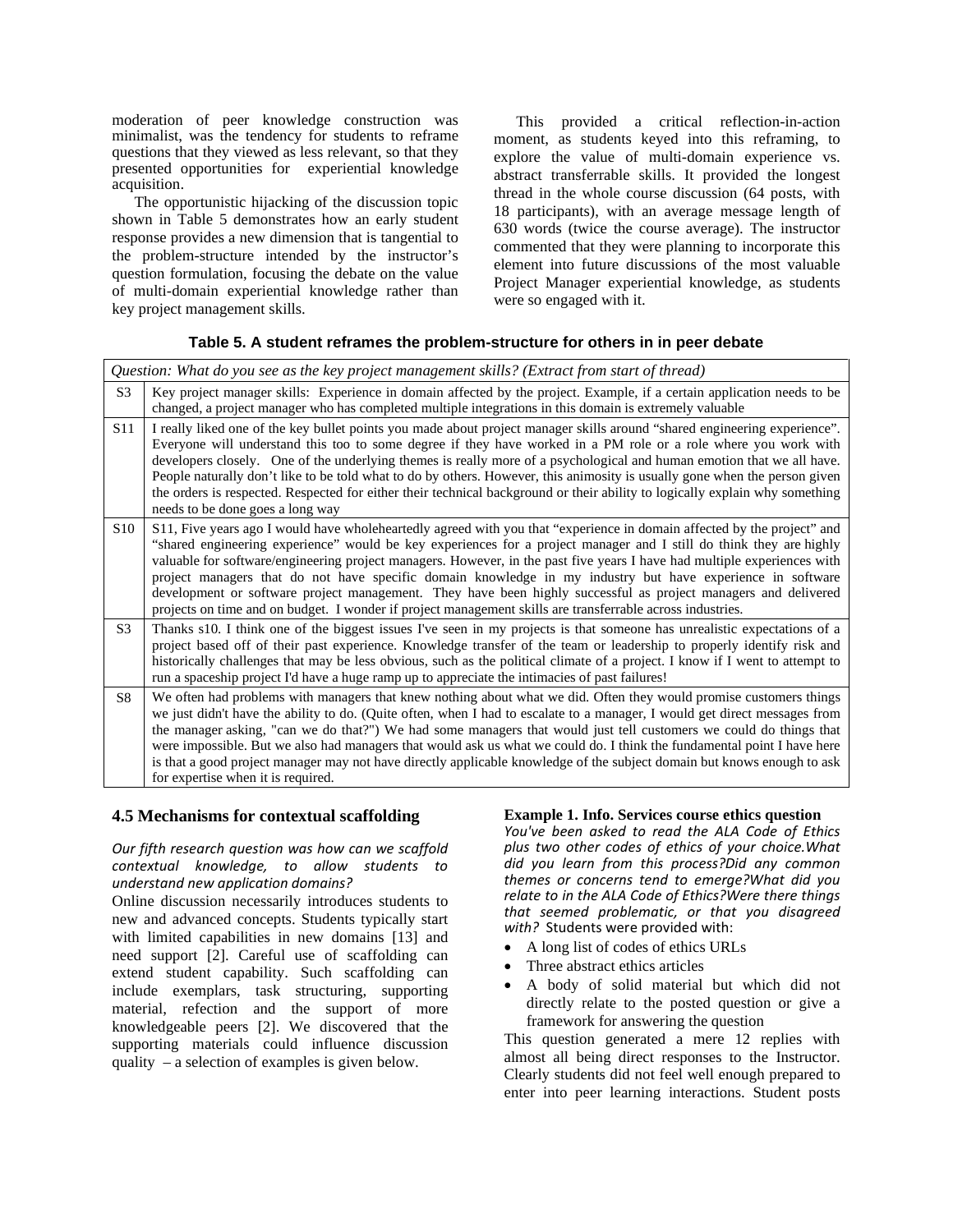basically concluded 3 things: that codes of ethics were important, that they should be explicit, and that they should be capable of evolving over time, but they all seemed to reach identical, high level conclusions indicating little individual understanding.

**Example 2. Second ethics question** The following question from the same course elicited three times as many responses and multiple deep threads:

*Can ethical behavior really be codified by a professional organization? Can ethical behavior be enforced? How?*

For this question the supporting material included

- A description of ethical models
- A worksheet for ethical decision making outlining - Actions and consequences
	- Responsibilities and obligations a theoretical and pragmatic framework for debate
- Three sparse pages of bullet-points mapping out the contextual domain of practice.

These resources provide students with a clear context for the discussion-task and a set of relevant tools to achieve it without large amounts of reading. Students were almost equally split about whether an organization could enforce ethical behavior effectively, although most thought that organizations should be able to define ethical behavior.

#### **Example 3. Database model creation**

When questions involve expertise in professional practice, more knowledgeable students would often act as peer "instructors" leading students in the zone of proximal development [13]. This trend was especially true for the more technical courses we analyzed. This example taken from a systems Analysis course thread on Entity Relationship Diagrams shows the most influential participant (measured by no. of threads started, length and depth of threads started, and branching of threads) tactfully correcting student misapprehensions about both modelling techniques and formalisms – his comments included:

*The system analyst assists in gathering the requirements for the database. They also model the data and processes for the database system.*

*For 2NF the Sale entity should be looked at because it has a concatenated key. There are no attributes here, so this in 2NF. For 3NF there are no nonkey attributes dependent on other nonkey attributes. So this model is in 3NF.*

*Should the Title entity have a a Primary Key? Since Title is an entity should it also be a table when implementing the database?*

*Why are the primary keys (SupplierName, CategoryName) in the Supplier entity and the ProductCategory entity also foreign keys?*

Students engaged deeply with the question given in example 3, despite difficulties in understanding the technique, as it provided knowledge relevant to their future careers (the structure of an Entity relationship Diagram for a Library System). Assistance from peer learners was especially valued. Students were happy to assist each other, **as much for the intrinsic satisfaction of explaining practice in areas where the course materials had failed to do so**, than for any explicit recognition or reward.

## **4.6 Challenges to instructors' framing of knowledge relevance across domains**

#### *Our last research question was how should instructors interpret challenges to their framing of knowledge relevance across domains?*

As instructors pose questions and assignments for which students construct a collective view of the domain of practice, they present a picture of the relevance of specific activities *across* domains. Almost universally these presentations of relevance are accepted by students. It is therefore important to design participation solicitations that emphasize the contextual and experiential knowledge that the instructor would want students to take away from the course, rather than leaving these to chance (as in the outlier course LIS-2c discussed above). As organizations become more complex, polycontextual understanding becomes more central to successful student engagement with educational outcomes. It is not only students who must be lifelong learners, but also instructors who teach across domains.

Occasionally students will challenge the instructor's framework for cross-domain relevance. An interesting example occurred in course LIS-2c. In one assignment students were asked to create a WIKI page. The instructor intimated that this was an almost trivial task and identical to creating a formal web page. This generated a heated response from a student who was a professional website designer:

*Respectfully speaking, Wikis are used for content editing, and not web design. The professor is wrong when she said that designing a website is easy. One has to consider things like web standards, user compatibility, and ADA compliance. It is not about putting a bunch of clipart on a page with some links.*

*Real web design is not easy, and learning to use a Wiki will not make you a web designer. ... Using a Wiki is NOT web design. The professor should have said "use this to design a simple page with links because that is all we have time for."*

In presenting professional domain courses to digital natives, we must encourage such challenges, viewing these as opportunities to incorporate multi-domain knowledge into our course designs.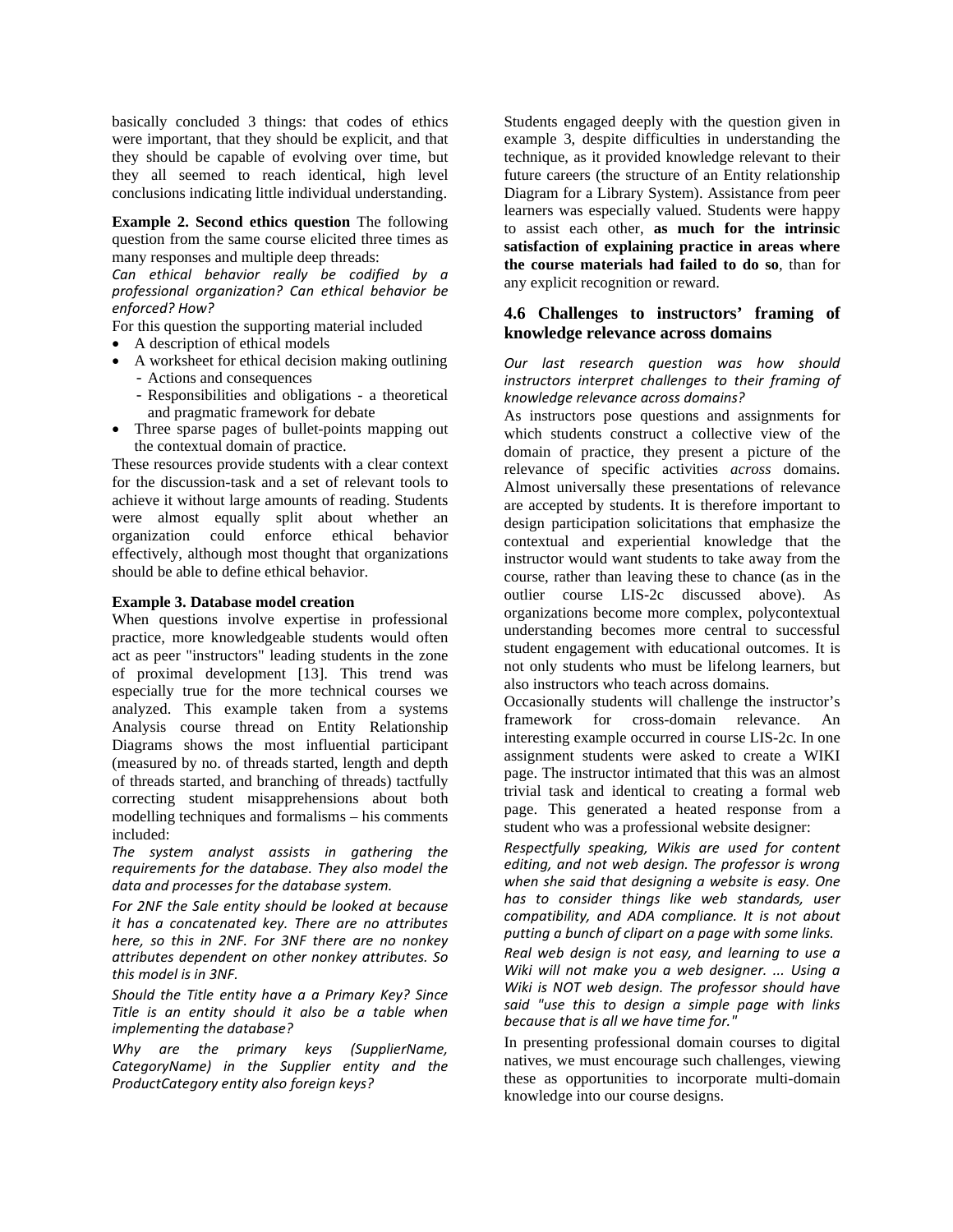|  | Table 6. Technology affordances vs. solicitation affordances in online learning environments |  |  |
|--|----------------------------------------------------------------------------------------------|--|--|
|--|----------------------------------------------------------------------------------------------|--|--|

|                          | 6b. Parti<br>6a. Technology Affordances of Asynchronous<br>Use of Blackboard Content & Discussion Board<br>Commun |                                     |
|--------------------------|-------------------------------------------------------------------------------------------------------------------|-------------------------------------|
| Segmentation             | Allows instructor to generate new<br>discussion boards for unique topics                                          | Relevance                           |
| Posting                  | Allows individual to post<br>formatted written perspective on<br>question/topic                                   | Contextua                           |
| Ownership                | Allows reader to identify post<br>originator                                                                      | Context<br>sensitivity              |
| New thread<br>generation | Allows instructor or students to<br>start a new thread when topic<br>warrants it                                  | Experient<br>knowledg<br>acquisitio |
| Time stamping            | Allows reader to relate posts to<br>specific prior posts or points in the<br>sequence of debate                   | Engagem                             |
| Linking/<br>attachments  | Allows poster to link to (reference)<br>external resources or attach<br>analytical representations, etc.          | Peer Lear                           |
| Collaboration            | Enables the user to engage in<br>interactive debate via threading<br>and time-stamped posts                       | Encultura                           |
|                          |                                                                                                                   | Polyconte<br>learning               |

| 6b. Participation Solicitation Affordances of<br>Community-Based, Situated & Experiential Learning |                                                                                                                                                                                  |  |
|----------------------------------------------------------------------------------------------------|----------------------------------------------------------------------------------------------------------------------------------------------------------------------------------|--|
| Relevance                                                                                          | Allows reader to identify contextual<br>relevance of a specific post or topic                                                                                                    |  |
|                                                                                                    | Contextualization   Presentation of context-related signs and<br>indicators that allow a learner to place<br>an idea or discussion post in context of<br>domain-related practice |  |
| Context<br>sensitivity                                                                             | Allows learner to become sensitized to<br>patterns of behavior or contextual<br>factors that indicate domain relevance                                                           |  |
| Experiential<br>knowledge<br>acquisition                                                           | Learning by doing (interactive analysis);<br>Learning by debating (proxy experience<br>via stories, analogies, exemplars)                                                        |  |
| Engagement                                                                                         | Enables learner to relate their own<br>interests and experience to that of others,<br>to acquire proxy experiential knowledge<br>through online debate                           |  |
| Peer Learning                                                                                      | Enables learner to engage in proxy<br>experiential learning by comparing their<br>first-hand domain experience with that<br>of peer learners from other domains                  |  |
| Enculturation                                                                                      | Immersion in socio-cultural aspects of<br>situated practice, to understand<br>experiential knowledge in context                                                                  |  |
| Polycontextual<br>learning                                                                         | Relates frameworks for practice to allow<br>learner to translate knowledge &<br>practice across application domains.                                                             |  |

## **5. Technology platform affordances vs. participation solicitationsin social learning**

In Table 6, we synthesize our findings on the generalized, technology affordances for discussion provided by the Blackboard learning platform vs. a the participation solicitation affordances that we encountered in our study. Participation solicitation affordances are presented as a high-level conceptualization of the mechanisms by which students acquired experiential knowledge, became sensitized to domain-specific contextual factors, and became enculturated in the competencies and situated behaviors presented as best practice in interactive debate with practitioners-in-context. This knowledge provides the basis for the virtual practicum recommended by Donald Schön [12].

We placed the paper in context by discussing the need for contextualized, situated learning, which

presents course knowledge in the context of relevant application domain situations, and which allows students to acquire experiential knowledge through proxy mechanisms such as learning by doing in course projects and through debate with peer learners about the nature and processes of expert practice that are related to the contingencies of context and of situation. In a series of studies that explore the nature of peer learning and socially-situated sensemaking, we have been increasingly persuaded of the value of stepping back, as an instructor, to provide opportunities for learning from knowledgeable peers in the community of learners. Our analysis of the effect of instructor moderation on student engagement with debate highlighted the unexpected ways in which we constrain peer learning through what we perceive as good instructional practice. A second element that arose from the analysis is the way in which online debate presents an epistemic